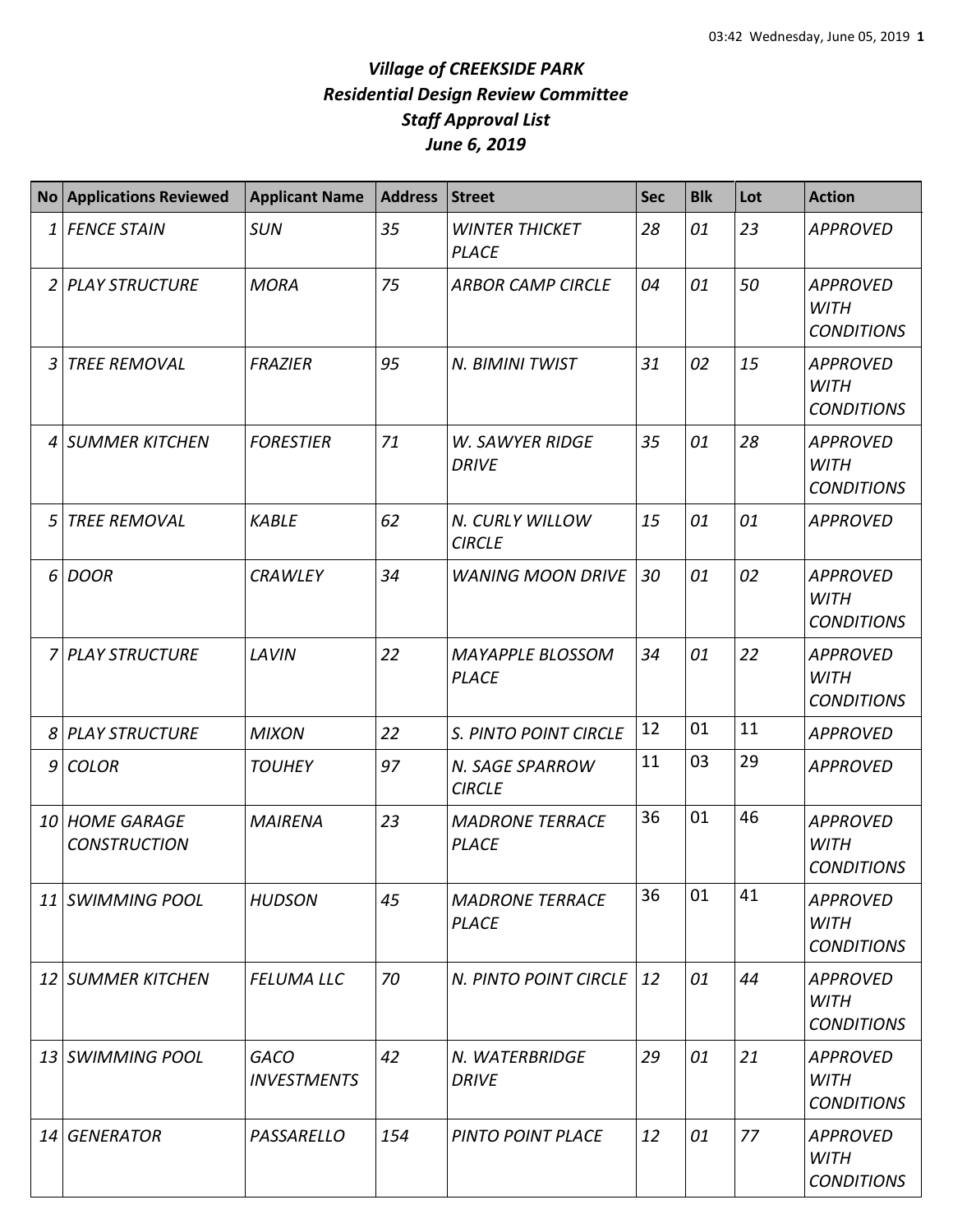|                 | <b>No Applications Reviewed</b> | <b>Applicant Name</b>                                 | <b>Address</b> | <b>Street</b>                         | <b>Sec</b> | <b>Blk</b> | Lot | <b>Action</b>                                       |
|-----------------|---------------------------------|-------------------------------------------------------|----------------|---------------------------------------|------------|------------|-----|-----------------------------------------------------|
| 15              | <b>SWIMMING POOL</b>            | <b>CONSA LLC</b>                                      | 55             | <b>WYATT OAKS DRIVE</b>               | 22         | 03         | 10  | <b>APPROVED</b><br><b>WITH</b><br><b>CONDITIONS</b> |
|                 | 16 SUMMER KITCHEN               | <b>CONSA LLC</b>                                      | 55             | <b>WYATT OAKS DRIVE</b>               | 22         | 03         | 10  | <b>APPROVED</b><br><b>WITH</b><br><b>CONDITIONS</b> |
| 17 <sup>1</sup> | PAVING                          | <b>DINEEN</b>                                         | 31             | <b>BIRCH CANOE DRIVE</b>              | 21         | 03         | 05  | <b>APPROVED</b>                                     |
|                 | 18 SWIMMING POOL                | <b>BROWN</b>                                          | 18             | N. SHASTA BEND<br><b>CIRCLE</b>       | 22         | 01         | 27  | <b>APPROVED</b><br><b>WITH</b><br><b>CONDITIONS</b> |
|                 | 19 FIRE PIT                     | <b>BROWN</b>                                          | 18             | N. SHASTA BEND<br><b>CIRCLE</b>       | 22         | 01         | 27  | <b>APPROVED</b><br><b>WITH</b><br><b>CONDITIONS</b> |
| 20              | <b>BENCH</b>                    | <b>BROWN</b>                                          | 18             | N. SHASTA BEND<br><b>CIRCLE</b>       | 22         | 01         | 27  | <b>APPROVED</b><br><b>WITH</b><br><b>CONDITIONS</b> |
| 21              | <b>SWIMMING POOL</b>            | <b>PORTILLA</b>                                       | 6              | <b>BLUE BUNGALOW</b><br><b>DRIVE</b>  | 07         | 02         | 02  | <b>APPROVED</b><br><b>WITH</b><br><b>CONDITIONS</b> |
| 22              | <b>PATIO COVER</b>              | <b>PORTILLA</b>                                       | 6              | <b>BLUE BUNGALOW</b><br><b>DRIVE</b>  | 07         | 02         | 02  | <b>APPROVED</b><br><b>WITH</b><br><b>CONDITIONS</b> |
|                 | 23 PAVING                       | <b>PORTILLA</b>                                       | 6              | <b>BLUE BUNGALOW</b><br><b>DRIVE</b>  | 07         | 02         | 02  | <b>APPROVED</b>                                     |
| 24              | <b>GENERATOR</b>                | <b>LAMBERT</b>                                        | 30             | <b>VALERA RIDGE DRIVE</b>             | 17         | 01         | 14  | <b>APPROVED</b><br><b>WITH</b><br><b>CONDITIONS</b> |
| 25 I            | <b>PLAY STRUCTURE</b>           | <b>XIONG</b>                                          | 10             | <b>CABIN GATE PLACE</b>               | 20         | 01         | 13  | <b>APPROVED</b>                                     |
|                 | <b>26 SUMMER KITCHEN</b>        | <b>DUGAN</b>                                          | 27             | <b>WINTER THICKET</b><br><b>PLACE</b> | 28         | 01         | 21  | APPROVED<br><b>WITH</b><br><b>CONDITIONS</b>        |
| 27 <sup>1</sup> | <b>RETAINING WALL</b>           | <b>MLG</b><br><b>INTERNATIONAL</b><br><b>SERVICES</b> | $\overline{7}$ | YELLOWSTAR COURT                      | 29         | 01         | 14  | <b>APPROVED</b>                                     |
| 28 I            | <b>AIR CONDITIONER</b>          | <b>BOBADILLA</b>                                      | 105            | <b>SUNDOWN RIDGE</b><br><b>PLACE</b>  | 16         | 01         | 24  | <b>APPROVED</b><br>WITH<br><b>CONDITIONS</b>        |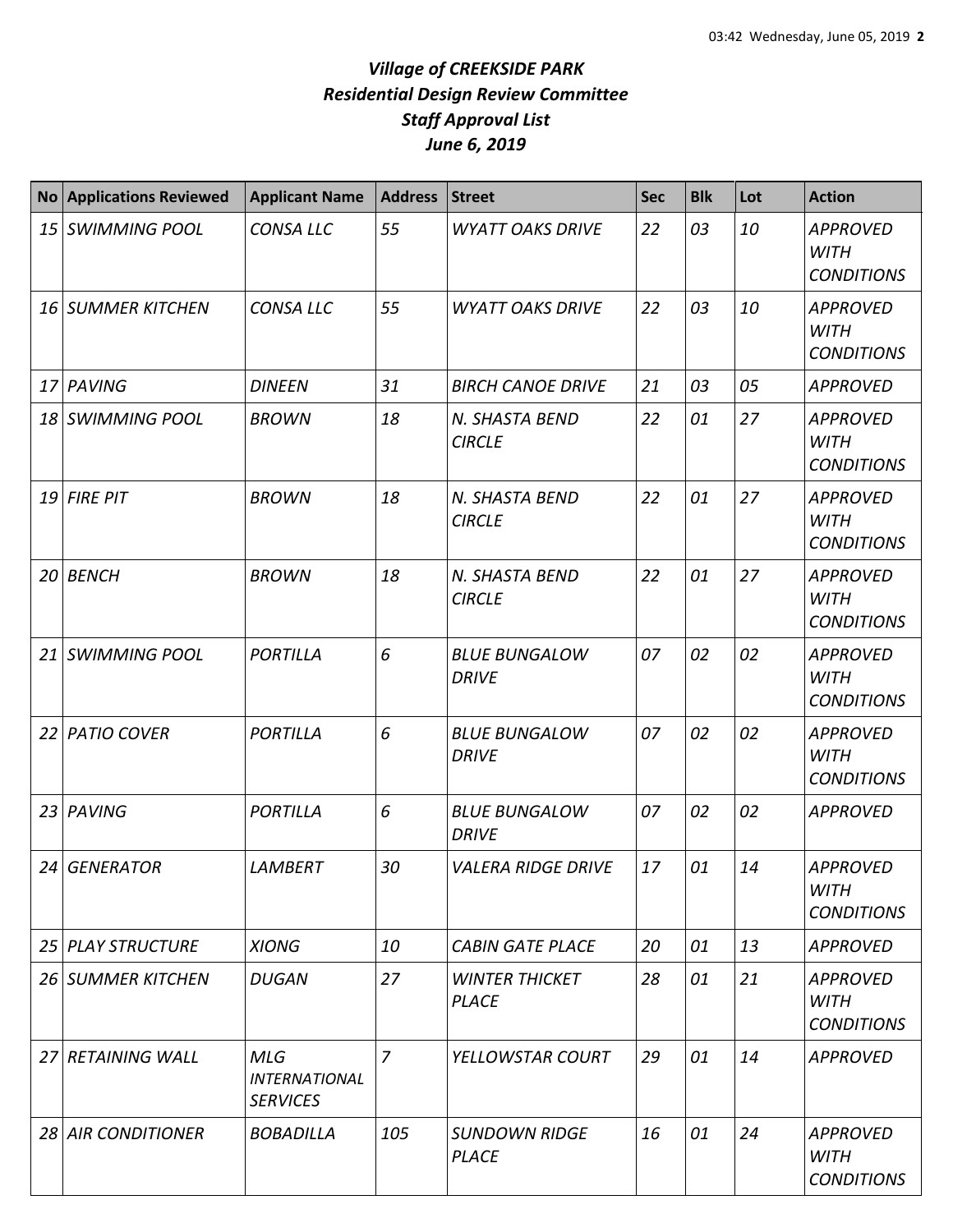|    | No Applications Reviewed | <b>Applicant Name</b> | <b>Address</b> | <b>Street</b>                           | <b>Sec</b> | <b>Blk</b> | Lot | <b>Action</b>                                       |
|----|--------------------------|-----------------------|----------------|-----------------------------------------|------------|------------|-----|-----------------------------------------------------|
|    | 29 PAVING                | <b>BOBADILLA</b>      | 105            | <b>SUNDOWN RIDGE</b><br><b>PLACE</b>    | 16         | 01         | 24  | <b>APPROVED</b><br><b>WITH</b><br><b>CONDITIONS</b> |
|    | <b>30 SUMMER KITCHEN</b> | <b>BOBADILLA</b>      | 105            | <b>SUNDOWN RIDGE</b><br><b>PLACE</b>    | 16         | 01         | 24  | <b>APPROVED</b><br><b>WITH</b><br><b>CONDITIONS</b> |
|    | 31 SWIMMING POOL         | <b>SHEDID</b>         | 78             | <b>BOTANICAL VISTA</b><br><b>DRIVE</b>  | 32         | 01         | 09  | <b>APPROVED</b><br><b>WITH</b><br><b>CONDITIONS</b> |
| 32 | <b>WOOD DECK</b>         | <b>SHEDID</b>         | 78             | <b>BOTANICAL VISTA</b><br><b>DRIVE</b>  | 32         | 01         | 09  | <b>APPROVED</b><br><b>WITH</b><br><b>CONDITIONS</b> |
| 33 | <b>PLAY STRUCTURE</b>    | <b>HANSON</b>         | 86             | <b>ELANDER BLOSSOM</b><br><b>DRIVE</b>  | 32         | 01         | 33  | <b>APPROVED</b>                                     |
| 34 | <b>FENCE</b>             | <b>WILLIAMS</b>       | 110            | E. CRYSTAL CANYON<br><b>CIRCLE</b>      | 01         | 02         | 20  | <b>APPROVED</b>                                     |
| 35 | <b>GENERATOR</b>         | <b>WYMAN</b>          | 130            | E. COVE VIEW TRAIL                      | 06         | 01         | 80  | <b>APPROVED</b><br><b>WITH</b><br><b>CONDITIONS</b> |
|    | 36 FENCE                 | <b>GUTIERREZ</b>      | 90             | W. ARBOR CAMP<br><b>CIRCLE</b>          | 04         | 03         | 28  | <b>APPROVED</b>                                     |
|    | 37 PLAY STRUCTURE        | <b>ECKHOFF</b>        | 47             | <b>LIBERTY BRANCH BLVD</b>              | 32         | 01         | 12  | <b>APPROVED</b>                                     |
| 38 | <b>SUMMER KITCHEN</b>    | <b>GRIMM</b>          | 14             | <b>FOOTBRIDGE WAY</b>                   | 36         | 03         | 04  | <b>APPROVED</b><br><b>WITH</b><br><b>CONDITIONS</b> |
|    | 39 TREE REMOVAL          | LAVIN                 | 22             | <b>MAYAPPLE BLOSSOM</b><br><b>PLACE</b> | 34         | 01         | 22  | <b>APPROVED</b>                                     |
|    | 40 SWIMMING POOL         | <b>OVERSEY</b>        | 11             | <b>KIMBERLING COURT</b>                 | 29         | 01         | 27  | <b>APPROVED</b><br><b>WITH</b><br><b>CONDITIONS</b> |
|    | 41 SUMMER KITCHEN        | <b>OVERSEY</b>        | 11             | <b>KIMBERLING COURT</b>                 | 29         | 01         | 27  | <b>APPROVED</b><br><b>WITH</b><br><b>CONDITIONS</b> |
|    | $42$ FIRE PIT            | <b>OVERSEY</b>        | 11             | <b>KIMBERLING COURT</b>                 | 29         | 01         | 27  | <b>APPROVED</b><br>WITH<br><b>CONDITIONS</b>        |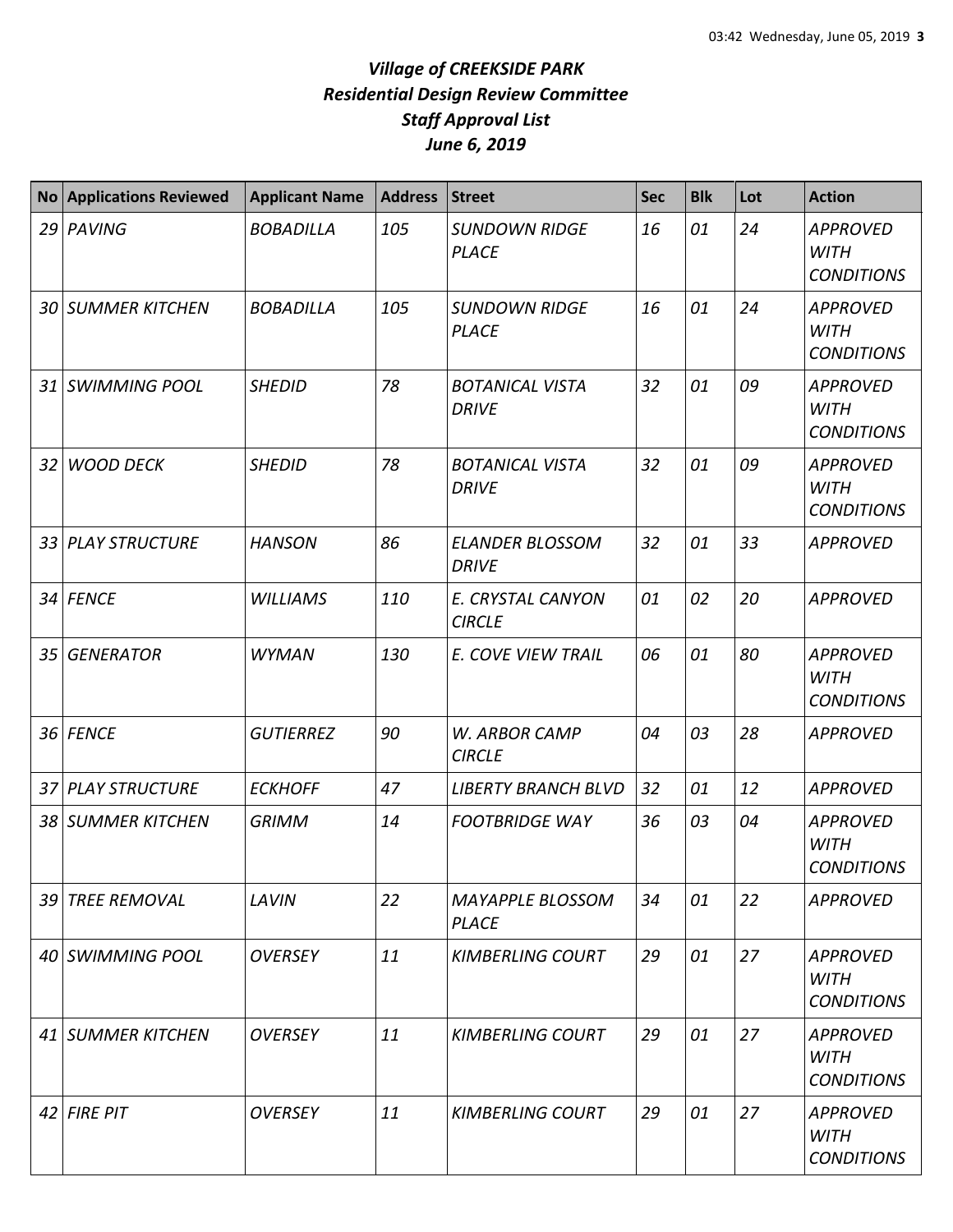| <b>No</b> | <b>Applications Reviewed</b>           | <b>Applicant Name</b> | <b>Address</b> | <b>Street</b>                           | <b>Sec</b> | <b>Blk</b> | Lot | <b>Action</b>                                       |
|-----------|----------------------------------------|-----------------------|----------------|-----------------------------------------|------------|------------|-----|-----------------------------------------------------|
| 43        | <b>FENCE STAIN</b>                     | AVELLANEDA            | 34             | <b>SWIVEL KNOT COURT</b>                | 31         | 01         | 22  | <b>APPROVED</b>                                     |
| 44        | <b>ROOF</b>                            | <b>WIESZCZEK</b>      | 134            | E. COVE VIEW TRAIL                      | 06         | 01         | 79  | <b>APPROVED</b>                                     |
| 45        | <b>PLAY STRUCTURE</b>                  | <b>BECKER</b>         | 22             | <b>GLORY GARDEN WAY</b>                 | 36         | 05         | 12  | <b>APPROVED</b>                                     |
|           | 46 PAVING                              | RIETVELD              | 46             | N. MARSHSIDE PLACE                      | 21         | 02         | 42  | <b>APPROVED</b>                                     |
| 47        | PAVING                                 | <b>LA ROSE</b>        | 14             | <b>JASPERS PLACE</b>                    | 27         | 01         | 21  | <b>APPROVED</b>                                     |
|           | 48 PLAY STRUCTURE                      | <b>CANTILLO</b>       | 10             | N. ROCKY POINT CIRCLE                   | 05         | 01         | 55  | <b>APPROVED</b>                                     |
|           | 49 PAVING                              | <b>GALLICE</b>        | 25             | N. WATERBRIDGE<br><b>DRIVE</b>          | 28         | 02         | 17  | <b>APPROVED</b>                                     |
| 50        | PERGOLA                                | <b>ECHENIQUE</b>      | 26             | <b>MAYAPPLE BLOSSOM</b><br><b>PLACE</b> | 34         | 01         | 23  | <b>APPROVED</b><br><b>WITH</b><br><b>CONDITIONS</b> |
|           | 51 SWIMMING POOL                       | <b>ECHENIQUE</b>      | 26             | <b>MAYAPPLE BLOSSOM</b><br><b>PLACE</b> | 34         | 01         | 23  | <b>APPROVED</b><br><b>WITH</b><br><b>CONDITIONS</b> |
| 52        | PERGOLA                                | <b>GONZALEZ</b>       | 54             | <b>WOOD DRAKE PLACE</b>                 | 04         | 01         | 56  | <b>APPROVED</b><br><b>WITH</b><br><b>CONDITIONS</b> |
| 53        | <b>AIR CONDITIONING</b><br><b>UNIT</b> | <b>GONZALEZ</b>       | 54             | <b>WOOD DRAKE PLACE</b>                 | 04         | 01         | 56  | <b>APPROVED</b><br><b>WITH</b><br><b>CONDITIONS</b> |
| 54        | <b>SUMMER KITCHEN</b>                  | <b>GONZALEZ</b>       | 54             | <b>WOOD DRAKE PLACE</b>                 | 04         | 01         | 56  | <b>APPROVED</b><br><b>WITH</b><br><b>CONDITIONS</b> |
|           | 55 DECK                                | <b>GONZALEZ</b>       | 54             | <b>WOOD DRAKE PLACE</b>                 | 04         | 01         | 56  | <b>APPROVED</b><br><b>WITH</b><br><b>CONDITIONS</b> |
|           | 56 PERGOLA                             | <b>LA ROSE</b>        | 14             | <b>JASPERS PLACE</b>                    | 27         | 01         | 21  | <b>APPROVED</b>                                     |
| 57        | <b>BASKETBALL GOAL</b>                 | <b>TOM</b>            | 54             | <b>CAPRICE BEND PLACE</b>               | 12         | 01         | 14  | <b>APPROVED</b>                                     |
|           | 58 AIR CONDITIONER                     | <b>ESTEVEZ</b>        | 51             | E. HULLWOOD CIRCLE                      | 02         | 02         | 10  | <b>APPROVED</b><br>WITH<br><b>CONDITIONS</b>        |
| 59        | <b>WOOD DECK</b>                       | <b>ESTEVEZ</b>        | 51             | E. HULLWOOD CIRCLE                      | 02         | 02         | 10  | <b>APPROVED</b><br><b>WITH</b><br><b>CONDITIONS</b> |
|           | 60 COLOR CHANGE                        | <b>DELERY</b>         | 159            | <b>ROCKWELL PARK DRIVE 32</b>           |            | 06         | 02  | <b>APPROVED</b>                                     |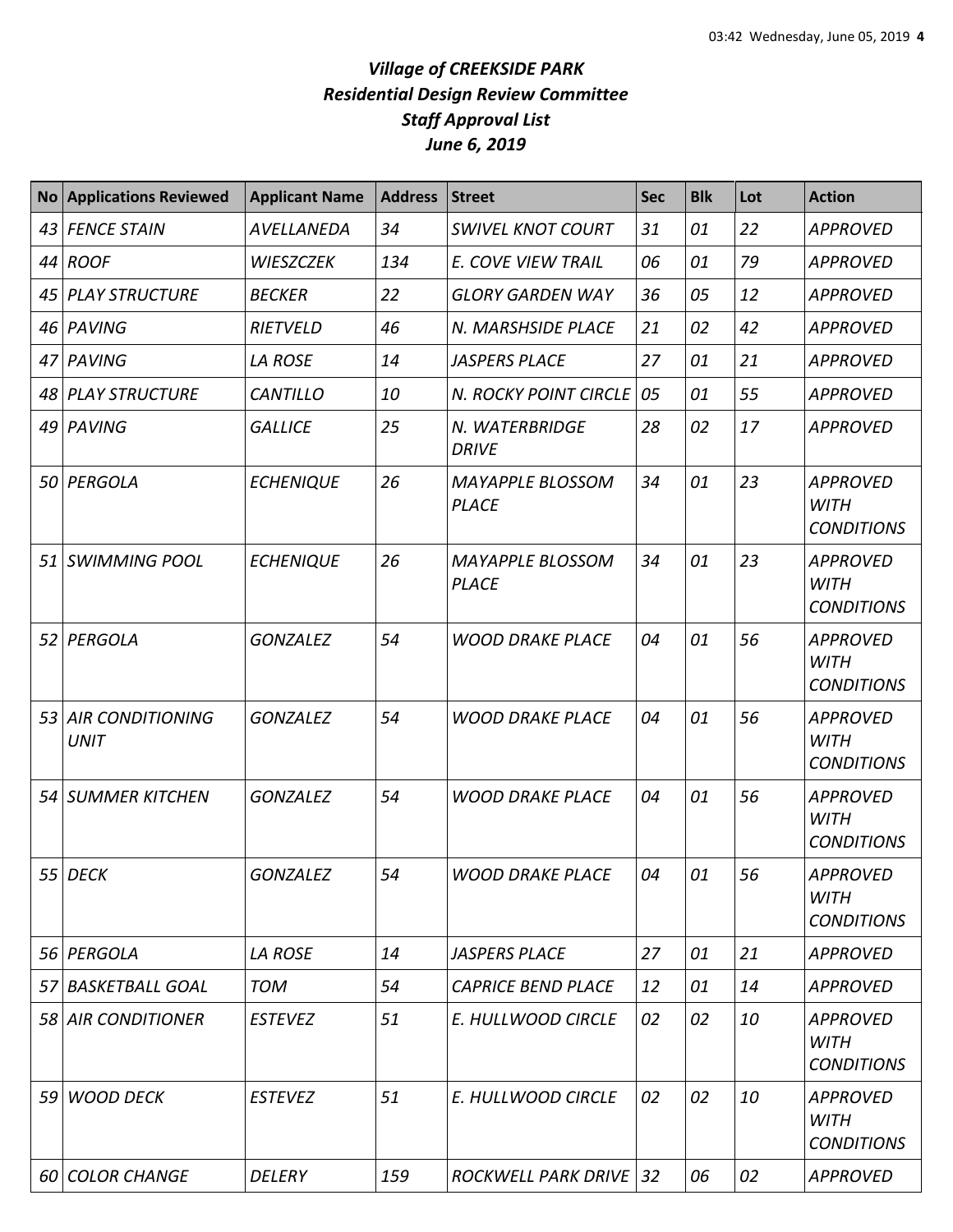|      | No Applications Reviewed          | <b>Applicant Name</b> | <b>Address</b> | <b>Street</b>                        | <b>Sec</b> | <b>Blk</b> | Lot | <b>Action</b>                                       |
|------|-----------------------------------|-----------------------|----------------|--------------------------------------|------------|------------|-----|-----------------------------------------------------|
| 61 I | <b>SWIMMING POOL</b>              | <b>WONG</b>           | 19             | ROCKWELL SQUARE<br><b>PLACE</b>      | 33         | 06         | 02  | <b>APPROVED</b><br><b>WITH</b><br><b>CONDITIONS</b> |
|      | 62 SWMMING POOL /<br><b>SPA</b>   | <b>KARN</b>           | 59             | <b>BRAVEWIND COURT</b>               | 31         | 02         | 06  | <b>APPROVED</b><br><b>WITH</b><br><b>CONDITIONS</b> |
| 63   | <b>SUMMER KITCHEN</b>             | <b>KARN</b>           | 59             | <b>BRAVEWIND COURT</b>               | 31         | 02         | 06  | <b>APPROVED</b><br><b>WITH</b><br><b>CONDITIONS</b> |
| 64   | PAVING                            | <b>KARN</b>           | 59             | <b>BRAVEWIND COURT</b>               | 31         | 02         | 06  | <b>APPROVED</b><br><b>WITH</b><br><b>CONDITIONS</b> |
| 65   | <b>OUTDOOR</b><br><b>BATHROOM</b> | <b>HIGUERA</b>        | 38             | <b>WHITBARROW PLACE</b>              | 28         | 01         | 11  | <b>APPROVED</b><br><b>WITH</b><br><b>CONDITIONS</b> |
| 66 I | <b>AIR CONDITIONER</b>            | <b>SHERAZ</b>         | 138            | W. ARBOR CAMP<br><b>CIRCLE</b>       | 04         | 03         | 20  | <b>APPROVED</b><br><b>WITH</b><br><b>CONDITIONS</b> |
|      | 67 PAVING                         | <b>CHRISTENSEN</b>    | 33             | S. BRAIDED BRANCH<br><b>DRIVE</b>    | 31         | 02         | 05  | <b>APPROVED</b>                                     |
|      | 68 PLAY STRUCTURE                 | <b>BULL</b>           | 150            | S. ARROW CANYON<br><b>CIRCLE</b>     | 03         | 01         | 17  | <b>APPROVED</b><br><b>WITH</b><br><b>CONDITIONS</b> |
| 69   | <b>COLOR CHANGE</b>               | <b>BELTRAN</b>        | 7112           | <b>LAKE PALOMA TRAIL</b>             | 11         | 01         | 01  | <b>APPROVED</b>                                     |
| 70   | <b>TRASH CART SCREEN</b>          | <b>GEZALOV</b>        | 94             | S. SHIMMERING ASPEN<br><b>CIRCLE</b> | 19         | 02         | 09  | <b>APPROVED</b>                                     |
|      | 72 SWIMMING POOL                  | <b>CABALLERO</b>      | $\overline{7}$ | PINESTEAD COURT                      | 22         | 02         | 27  | <b>APPROVED</b><br><b>WITH</b><br><b>CONDITIONS</b> |
|      | 73 PATIO COVER                    | <b>CABALLERO</b>      | $\overline{7}$ | PINESTEAD COURT                      | 22         | 02         | 27  | <b>APPROVED</b><br>WITH<br><b>CONDITIONS</b>        |
| 74   | <b>TREE REMOVAL</b>               | <b>GILLIS</b>         | 18             | <b>GLORY GARDEN WAY</b>              | 36         | 05         | 11  | <b>APPROVED</b><br><b>WITH</b><br><b>CONDITIONS</b> |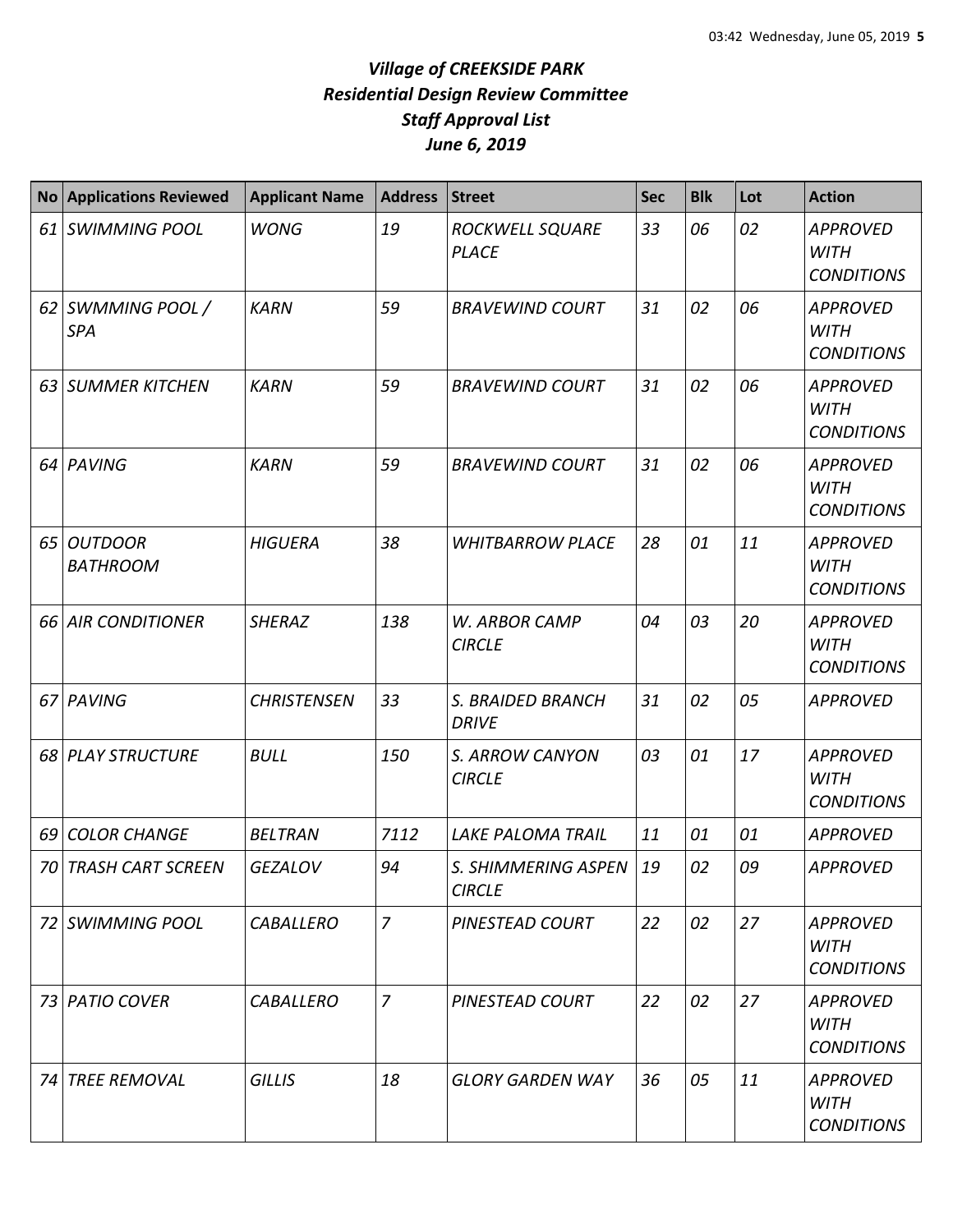|      | <b>No Applications Reviewed</b> | <b>Applicant Name</b>                  | <b>Address</b> | <b>Street</b>                          | <b>Sec</b> | <b>Blk</b> | Lot | <b>Action</b>                                       |
|------|---------------------------------|----------------------------------------|----------------|----------------------------------------|------------|------------|-----|-----------------------------------------------------|
| 75 I | <b>FENCE</b>                    | <b>BULOZ</b>                           | 46             | <b>STAR IRIS PLACE</b>                 | 14         | 01         | 37  | <b>APPROVED</b><br><b>WITH</b><br><b>CONDITIONS</b> |
| 76   | <b>GENERATOR</b>                | <b>SEAMANS</b>                         | 10             | LAKE REVERIE PLACE                     | 17         | 01         | 03  | <b>APPROVED</b><br><b>WITH</b><br><b>CONDITIONS</b> |
| 77   | <b>PATIO COVER</b>              | <b>CLENNON</b>                         | 114            | <b>PIONEER CANYON</b><br><b>PLACE</b>  | 22         | 02         | 10  | <b>APPROVED</b><br><b>WITH</b><br><b>CONDITIONS</b> |
| 78   | PAVING                          | <b>TRACKWELL</b>                       | 6              | <b>GARDEN PATH PLACE</b>               | 09         | 01         | 05  | <b>APPROVED</b><br><b>WITH</b><br><b>CONDITIONS</b> |
| 79   | <b>COLOR</b>                    | <b>JUDD</b>                            | 14             | <b>BRAKENDALE PLACE</b>                | 18         | 01         | 30  | <b>APPROVED</b>                                     |
| 80   | <b>SWIMMING POOL</b>            | <b>LARKIN</b>                          | 27             | <b>MAIZE MEADOW</b><br><b>PLACE</b>    | 34         | 01         | 13  | <b>APPROVED</b><br><b>WITH</b><br><b>CONDITIONS</b> |
| 81   | PAVING                          | <b>DYSON</b>                           | 190            | <b>TORTOISE CREEK WAY</b>              | 08         | 03         | 02  | <b>APPROVED</b>                                     |
| 82   | <b>FENCE</b>                    | <b>WINTER</b>                          | 51             | <b>WYATT OAKS DRIVE</b>                | 22         | 03         | 11  | <b>APPROVED</b><br><b>WITH</b><br><b>CONDITIONS</b> |
| 83   | <b>SWIMMING POOL</b>            | <b>18 BRAIDED</b><br><b>BRANCH LLC</b> | 18             | S. BRAIDED BRANCH<br><b>DRIVE</b>      | 31         | 01         | 26  | <b>APPROVED</b><br><b>WITH</b><br><b>CONDITIONS</b> |
| 84   | PERGOLA                         | <b>18 BRAIDED</b><br><b>BRANCH LLC</b> | 18             | S. BRAIDED BRANCH<br><b>DRIVE</b>      | 31         | 01         | 26  | <b>APPROVED</b><br><b>WITH</b><br><b>CONDITIONS</b> |
|      | 85 SUMMER KITCHEN               | <b>18 BRAIDED</b><br><b>BRANCH LLC</b> | 18             | S. BRAIDED BRANCH<br><b>DRIVE</b>      | 31         | 01         | 26  | <b>APPROVED</b><br><b>WITH</b><br><b>CONDITIONS</b> |
| 86 I | <b>RETAINING WALL</b>           | <b>YEAGER</b>                          | 19             | <b>WELSTON TERRACE</b><br><b>DRIVE</b> | 34         | 02         | 04  | <b>APPROVED</b><br><b>WITH</b><br><b>CONDITIONS</b> |
| 87   | <b>TREE REMOVAL</b>             | <b>BECKER</b>                          | 22             | <b>GLORY GARDEN WAY</b>                | 36         | 05         | 12  | <b>APPROVED</b>                                     |
|      | 88 COLOR                        | <b>ASHIMOVA</b>                        | 10             | <b>SAGE SPARROW COURT</b>              | $\vert$ 11 | 03         | 34  | <b>APPROVED</b>                                     |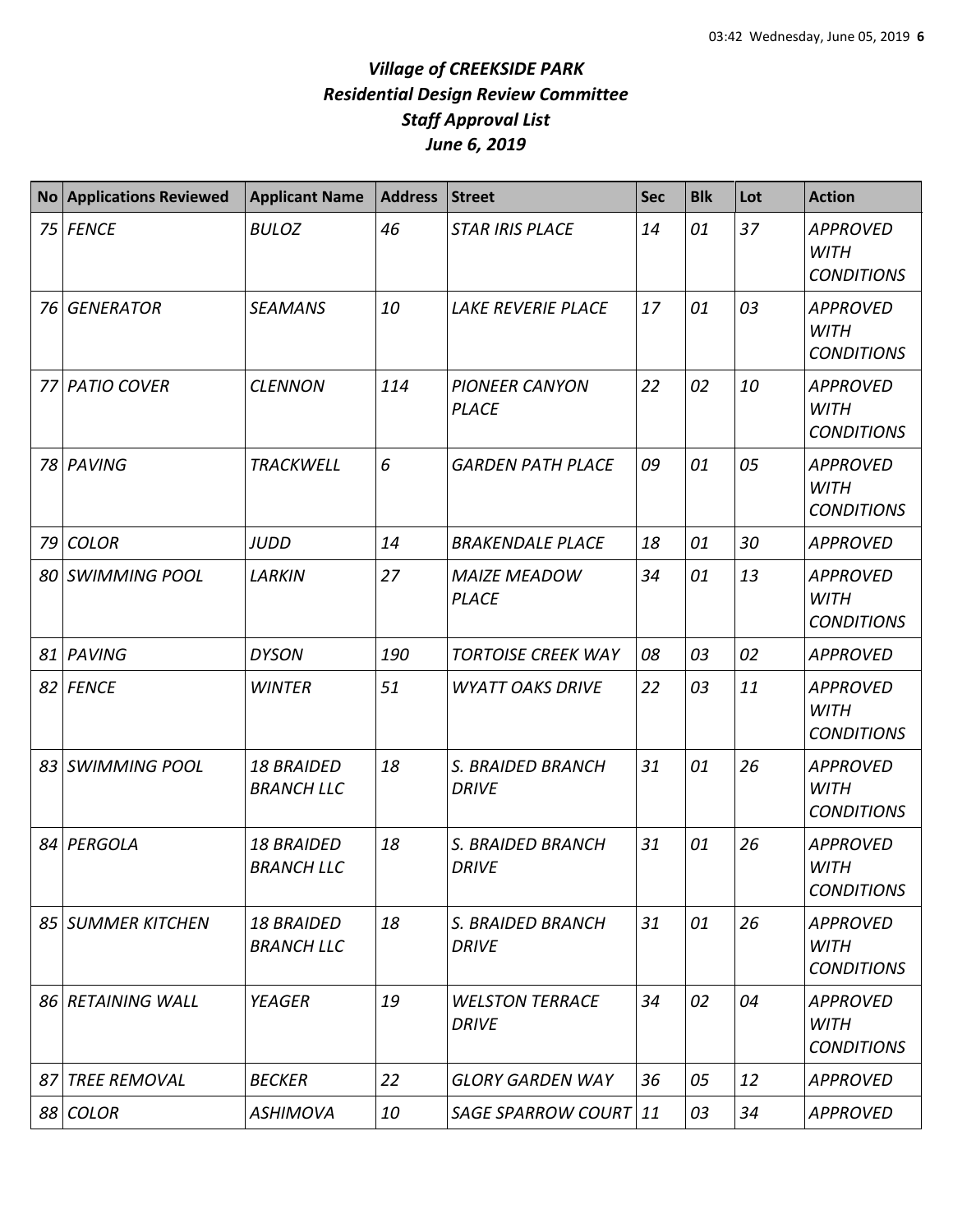| <b>No</b> | <b>Applications Reviewed</b> | <b>Applicant Name</b> | <b>Address</b> | <b>Street</b>                    | <b>Sec</b> | <b>Blk</b> | Lot | <b>Action</b>                                       |
|-----------|------------------------------|-----------------------|----------------|----------------------------------|------------|------------|-----|-----------------------------------------------------|
|           | 89 SWIMMING POOL             | <b>MALAVER</b>        | $\overline{2}$ | <b>TWIG CORNER COURT</b>         | 22         | 02         | 45  | <b>APPROVED</b><br><b>WITH</b><br><b>CONDITIONS</b> |
| 90        | <b>TREE REMOVAL</b>          | <b>MARTORELLI</b>     | 19             | <b>PICTURE ROCK PLACE</b>        | 14         | 02         | 16  | <b>APPROVED</b><br><b>WITH</b><br><b>CONDITIONS</b> |
|           | 91 SUMMER KITCHEN            | <b>WHITE</b>          | 75             | S. BIMINI TWIST CIRCLE           | 31         | 02         | 10  | <b>APPROVED</b><br><b>WITH</b><br><b>CONDITIONS</b> |
|           | 92 PAVING                    | <b>WHITE</b>          | 75             | S. BIMINI TWIST CIRCLE           | 31         | 02         | 10  | <b>APPROVED</b><br><b>WITH</b><br><b>CONDITIONS</b> |
|           | 93 SWIMMING POOL             | <b>BONNOT</b>         | 46             | <b>CASSENA GROVE PLACE</b>       | 36         | 01         | 31  | <b>APPROVED</b><br><b>WITH</b><br><b>CONDITIONS</b> |
|           | 94 SWIMMING POOL             | <b>POLAK</b>          | 115            | S. SAWBRIDGE CIRCLE              | 29         | 02         | 19  | <b>APPROVED</b><br><b>WITH</b><br><b>CONDITIONS</b> |
| 95        | <b>TREE REMOVAL</b>          | <b>MOORE</b>          | 86             | <b>KENDRICK PINES BLVD</b>       | 35         | 01         | 03  | <b>APPROVED</b>                                     |
|           | 96 PAVING                    | <b>TOUHEY</b>         | 91             | N. SAGE SPARROW<br><b>CIRCLE</b> | 11         | 03         | 29  | <b>APPROVED</b>                                     |
|           | 97 PERGOLA                   | <b>VARNAI</b>         | $\overline{3}$ | <b>QUIET YEARLING</b>            | 01         | 01         | 13  | <b>APPROVED</b><br><b>WITH</b><br><b>CONDITIONS</b> |
|           | 98 SUMMER KITCHEN            | <b>VARNAI</b>         | 3              | <b>QUIET YEARLING</b>            | 01         | 01         | 13  | <b>APPROVED</b><br><b>WITH</b><br><b>CONDITIONS</b> |
|           | 99 SWIMMING POOL             | <b>WOODDELL</b>       | $\mathfrak{Z}$ | <b>WRANGLER PASS</b><br>DRIVE    | 15         | 01         | 01  | <b>APPROVED</b><br>WITH<br><b>CONDITIONS</b>        |
|           | 100 PATIO COVER              | <b>WOMACK</b>         | 107            | W. WADING POND<br><b>CIRCLE</b>  | 08         | 01         | 27  | <b>APPROVED</b><br><b>WITH</b><br><b>CONDITIONS</b> |
| 101       | <b>SUMMER KITCHEN</b>        | <b>WOMACK</b>         | 107            | W. WADING POND<br><b>CIRCLE</b>  | 08         | 01         | 27  | <b>APPROVED</b><br>WITH<br><b>CONDITIONS</b>        |